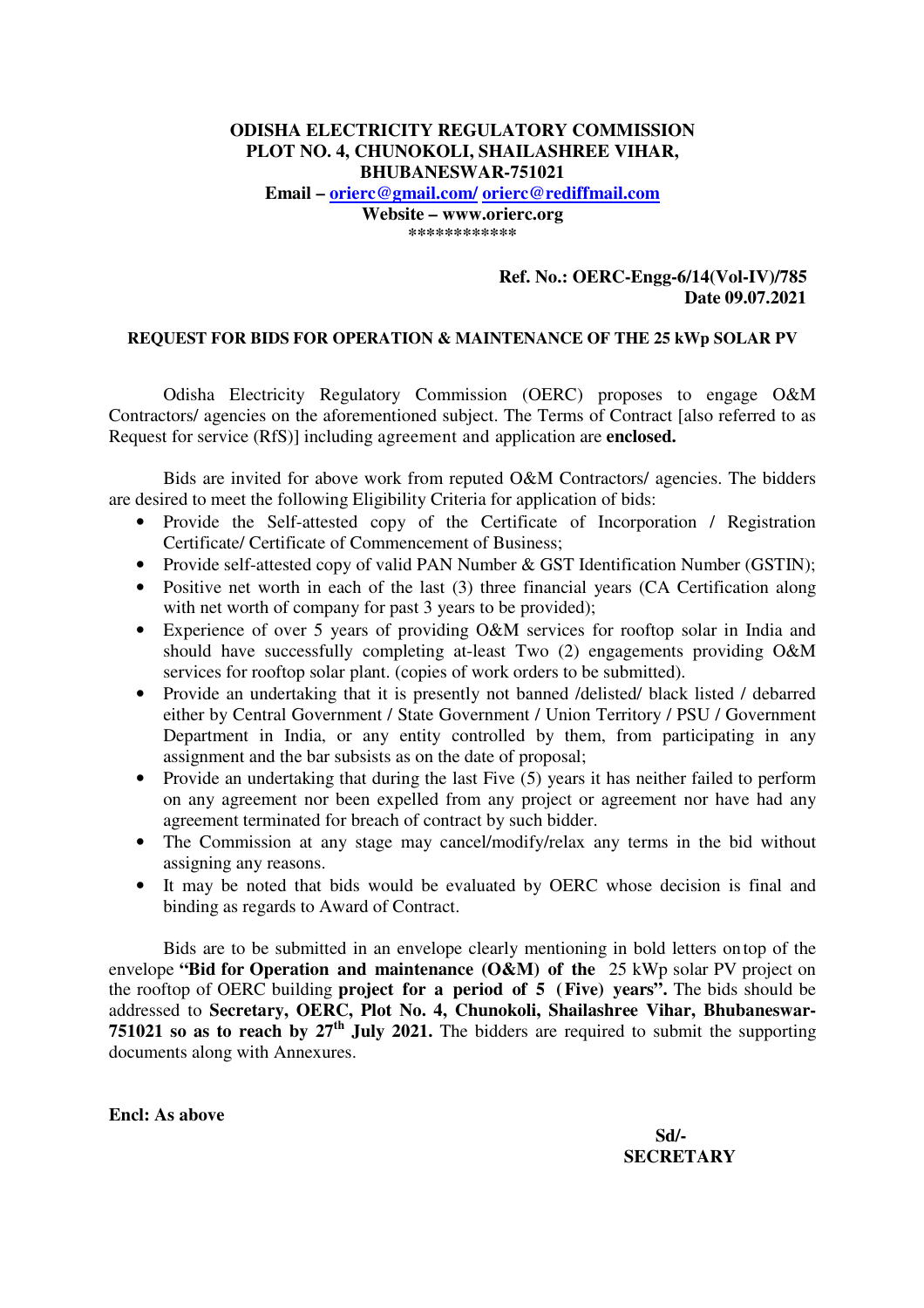## **RfS for Operation and Maintenance (O&M) of the 25 kWp solar PV project on the rooftop of OERC building for a period of 5 (Five) years**

### **Introduction:**

The 25 kWp solar power plant on rooftop of OERC building was commissioned on 10.08.2016. The implementing agency has been assigned O&M for 5 years from the date of commissioning of the project. The contract period is on the verge of completion and it will be terminated on 09.08.2021. In view of this, OERC has decided to invite bids from reputed experienced O&M contractors/ agencies to carry out the operation and maintenance work for subsequent 5 year period. OERC through this RfS, invites quotations for O&M of the 25 kWp project at OERC building for a period of 5 (Five) years starting 10.08.2021. The project has generated about 146 MWh of energy as on 04.06.2021 with an average generation of about 90 kWh per day (including force majeure conditions) since the date of commissioning.

### **Scope of Work:**

The scope of work for the bidder include Operation and maintenance activities including cleaning of solar PV modules, System inspection, supervision and control of the PV power plant, coordination of maintenance activities, Operation and monitoring of the solar PV plant. Operation and Maintenance of the 25 kWp Roof top Solar PV system on OERC building is to be carried out for a period of 5 years, during which OERC will monitor the project for effective performance in line with conditions specified elsewhere in the document. The period of operation and maintenance may be extended further on mutual agreement subject to satisfactory performance.

The bidder shall be responsible for:

- a) All operations and maintenance services necessary and advisable to efficiently operate and maintain the plant, including all associated mechanical and electrical equipments.
- b) The Schedule of preventive maintenance for all equipment to be prepared in consultation with OERC. Necessary records of the services\work carried out to be maintained and the same has to be countersigned by the office of OERC.
- c) Maintaining the Plant and up-to-date accurate recording of operating parameters, records and Monthly reports regarding the operation and continuation of the Plant which shall include detail of power output, other operating data, repairs performed and status of equipment, all such records to be maintained for the lifetime of the Solar plant. Upon expiry of term, the contractor shall hand over such records to the Engineer-in-Charge. However, Engineer-in-Charge shall have access to all such records at any time.
- d) Regularly updating and implementing equipment preservation program that meet the specifications of the equipment manufacturers and the recommendations of the manufacturers.
- e) Works other than breakdown, which may require comparatively long stoppage of the Power Plant, shall be carried out preferably during the period when the solar irradiance is least.
- f) Carrying out and attending all kinds of activity as required for smooth & trouble free operation of the plant.
- g) Providing technical & engineering support for resolving operational problems.
- h) Performing the services as required procuring spare parts, or equipment/s overhaul of parts, tools and equipment, required to operate and maintain the Plant in accordance with the recommendations of Original Equipment Manufacturer (OEM).
- i) Operation and maintenance of the Plant, earthing, fire protection and safety equipments connected to the PV system.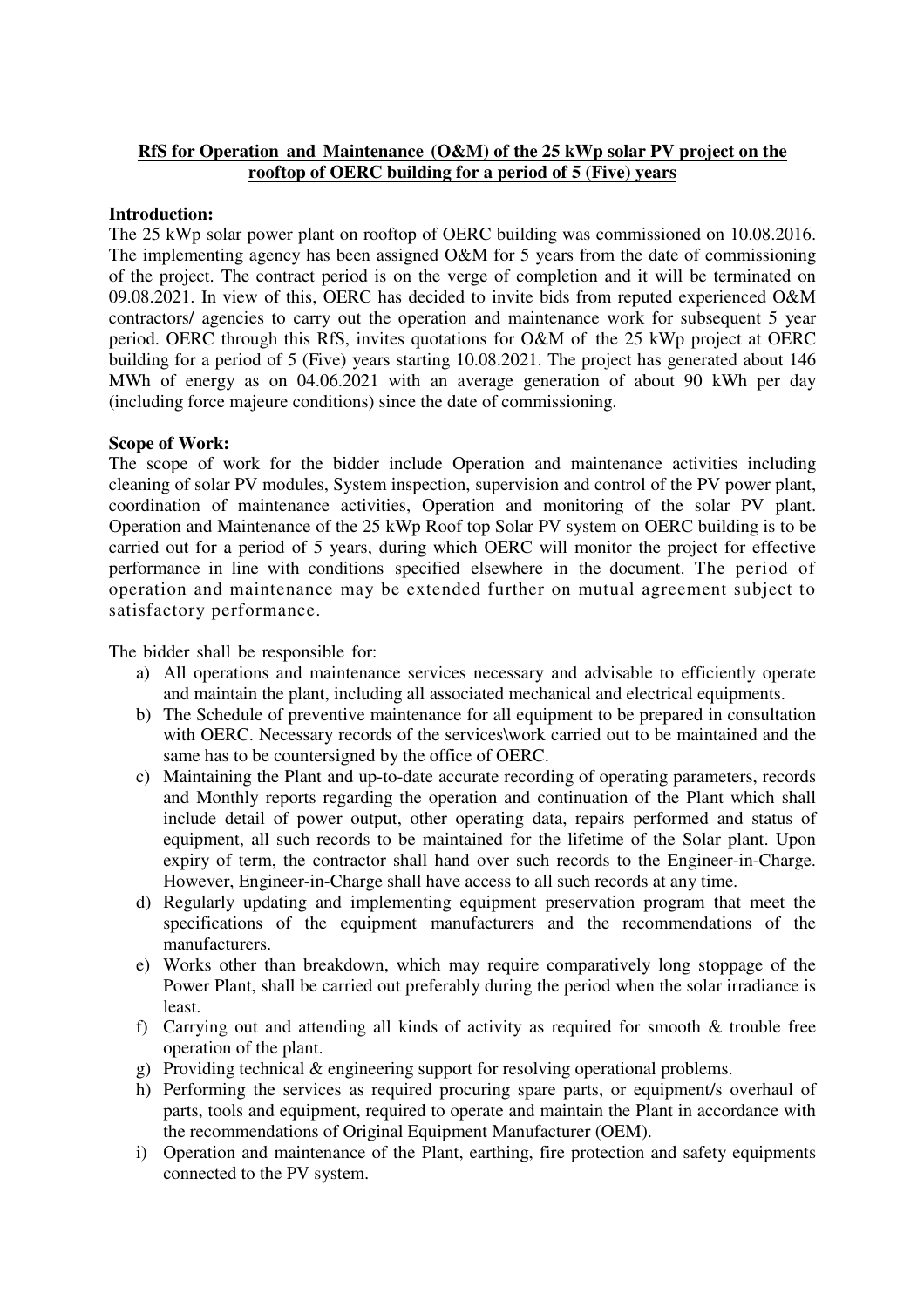j) Arrange spares, consumables, tools & tackles, and testing.

## **Commencement of O&M:**

It shall commence the work from the date of execution of the agreement unless OERC has granted extension of time after judiciously considering the merit of the ground urged for the extension.

Failure of the Contractor to comply with the requirements as mentioned in the scope of work shall constitute sufficient grounds for cancellation of award of contract and re-arrange the Work at the risk and cost of the Contractor.

If due to the default of the Bidder/Contractor to execute Contract or execute the Work with proper diligence, the Work will be arranged otherwise by OERC after forfeiting the security deposit of the concerned contractor. If any loss to OERC results due to this, the same will be recovered from the Contractor as if it were arrears of revenue, but should it be a saving of OERC, the original Contractor shall have no claim whatsoever be the difference.

The contractor shall submit the maintenance and operation schedule to OERC and get it approved before starting the work.

The contractor shall keep the area of work clean and shall remove the debris etc. while doing operation and maintenance. Upon completion of maintenance work, the contractor shall remove all scrap, packing materials, rubbish, unused and other materials and keep them in places specified by OERC. In the event of his failure to do so, the same will be done by OERC and the expenses recovered from the contractor.

The Contractor shall not suspend the maintenance work without the written consent of the OERC. In the event of suspension of the work on Contractor's own accord without written permission, the OERC shall have the right to recover all losses to OERC on account of such suspension. If such suspension is necessary for the proper execution of the works or by reason of weather conditions or by some default on the part of the Contractor or necessary for the safety of the works, or necessary for the safety of adjoining property, or safety of the general public, or workmen or those who have to be at the site, or to ensure safety or due to force majeure conditions which is beyond the control, the Contractor shall not be entitled to any extra cost incurred during the period of any suspension of work.

The care and safeguarding of works, site, men, machinery, materials, tools and plants are the responsibility of the Contractor without any extra payment from the OERC. Losses or damage to OERC on account of failure from the Contractor in safeguarding from weather and climatic conditions as mentioned above will be realized from the Contractor. Any event of stoppage on account of climatic conditions shall be brought to the notice of OERC immediately with reasons for such stoppage. No claims for extra work/expenditure necessitated on account of stoppage due to the fault of the Contractor will be entertained.

## **Minimum Guaranteed Generation:**

The average daily generation for subsequent years should not fall below 10% of the average generation from August 2020 to July 2021. Therefore the average generation during the O&M period should not fall below 72 kWh. In case of failure in meeting the desired target, in any particular year, yearly billed amount will be released after deducting 10% from the yearly billed amount as penalty.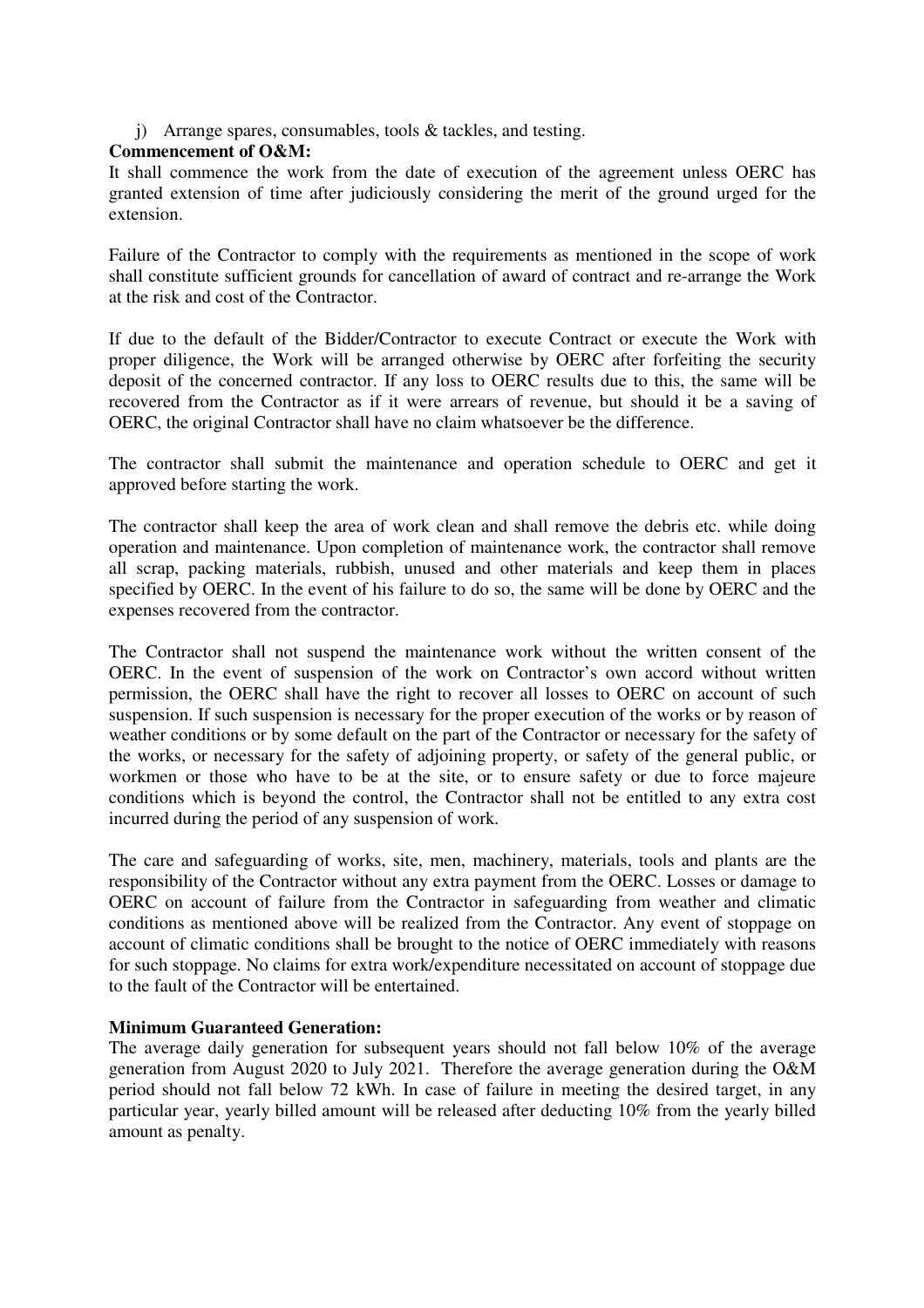However, OERC reserves the right to waive such penalty if it can conclude that fall in generation below the agreed value is due to some extraneous conditions beyond the control of the contractor.

## **Default by Contractor:**

If the Contractor neglects or fails to proceed with the works with due diligence and expedition or violates any of the provision of the Contract, OERC may give the Contractor a notice identifying deficiencies in performance of the Contract and demanding corrective action within the period of 14 days. After receipt of notice the Contractor shall take immediate action to rectify the mistakes and other deficiencies pointed out by OERC.

### **Termination of Contract:**

If the Contractor fails to take satisfactory corrective action within the time frame specified in the notice i.e., 14 days after receipt of the notice, the OERC reserves the right to terminate the contract in whole or in part after issuing 7 days' notice to the Contractor seeking explanation why the Contract should not be terminated at his risk and cost in the event of:

- a. Contractors poor performance and inability to conduct the O&M as stipulated in the contract;
- b. Poor quality of work;
- c. Persistent disregard to the instructions of OERC;
- d. Assignment, transfer, sub-letting of contract without OERC's written permission;
- e. Non fulfillment of any contractual obligations; and
- f. In the opinion of OERC, the contractor is not in a position to execute job as per required schedule.

If the Contractor fails to give a satisfactory reply to the notice within the stipulated time or the reply received is not satisfactory, the OERC shall terminate the contract either in whole or part without further notice and shall arrange to execute the balance works at the risk and cost of the Contractor. The Contractor shall be issued the letter of termination of the contract intimating that the Work will be rearranged at his risk and cost.

## **Quality Assurance:**

Good Quality Assurance personnel familiar with PV installation techniques are to be engaged and manufacturer suggested procedures are to be followed during the contract. Make sure that the persons appointed under the O&M contract come with prior experience in handling solar power plants of similar configurations. The contractor will be primarily responsible for ensuring quality of works done under this contract. OERC reserves the right to carry out Quality Audit and Quality surveillance of the systems and procedures of the Contractor's Quality Management and Control Activities. The contractor shall engage suitably skilled workmen of various categories for execution of maintenance work supervised by supervisors / Engineer of appropriate qualification and experience to ensure proper execution of work. They will carry out instructions of OERC during the progress of work. Only quality materials of reputed make /branded companies approved by OERC will be used in the work.

## **Supervision:**

The maintenance work shall be carried out under the general direction and control of OERC and its delegated officers and is subject to inspection to ensure strict compliance with the terms of the Contract. The Contractor shall execute the whole and every part of the work in the most substantial manner. If any work found as unsound, imperfect or done with unskilled workmanship or any material or article provided are unsound or quality inferior to that in accordance with the Contract, the Contractor shall forthwith rectify, reconstruct or remove in whole or part at his own charge and cost as noticed by the OERC.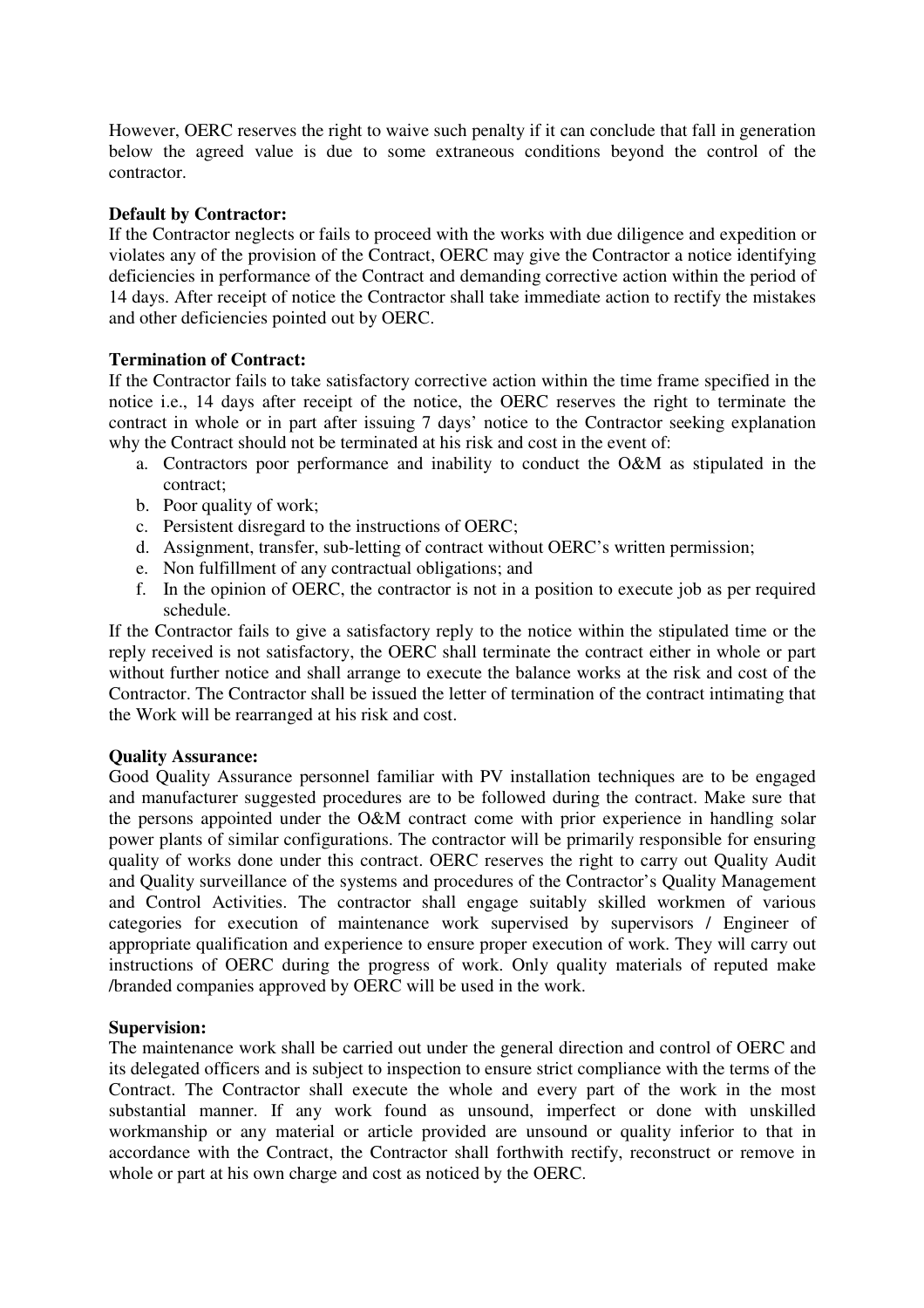### **Liability due to damage:**

The Contractor shall, during the maintenance work, properly cover up and protect the work and plant from injury by exposure to the weather, natural calamities such as wind, rain and by any other cause. He shall take every reasonable, proper, timely and useful precaution against accident or injury to the same from any cause. The Contractor shall remain answerable and liable to accidents or injuries thereto which may arise or be occasioned by the acts or omissions of the Contractor or his supervisory staff or his workmen and all losses and damages to the works or plant arising from such accidents or injuries as aforesaid shall be made good in the most complete and substantial manner by and at the sole cost of the Contractor and to the reasonable satisfaction of OERC. Any claim arising out of this Contract should be submitted before OERC within 30 days from the date of occurrence of the event which leads to such claim. The Contractor is precluded from raising any such claim after the expiry of the above period.

### **Taxes, Duties & Recoveries:**

Only GST registered persons should be made eligible to participate. The contractor should quote only the amount excluding GST. The contractor should mandatorily specify the registration status and GST Registration Number along with the copy of GST Registration Certificate. The payment will be made to the contractor for total value of work after completion of each year plus the applicable GST, if applicable, subject to recovery of TDS, other recoveries, etc. GST will be given extra over and above the quoted amount as per actuals. Nothing in the Contract shall relieve the Contractor from his responsibility to pay tax on all profits made by him in respect of the Contract. Bidder should submit an undertaking to the effect that if any dispute on payment of taxes from the concerned tax authorities occurs in future, the bidder shall indemnify OERC from such liabilities and the contractor will be liable for the additions, loss or cost on account of such discrepancies / disputes.

#### **Insurance:**

The contractor shall arrange insurance to cover all risks in respect of their personnel, materials and equipment belonging to the contractor or its subcontractor during the tenure of the contract. The insurance of the plant for theft, burglary, damage due to fire etc. shall be made by the contractor in consultation with OERC. However, the annual premium amount for such purpose shall be paid by OERC on submission of policy documents alongwith the payment received.

#### **Monthly generation data statement:**

Monthly Generation data statement for net energy delivered by solar plant or as per the requirement of OERC shall be furnished by the contractor not later than  $5<sup>th</sup>$  day of the following month.

## **Handling plant after Term Expiry:**

After the expiry of the contract period, contractor shall hand over the plant to OERC in excellent condition. The Contractor shall demonstrate performance test of all the major & critical equipment to ensure Generation from the Solar Photovoltaic Power Plant. While handing over the plant, contractor shall hand over all technical documents, literature, instruction manuals, lists of spare part & tools & tackles. Contractor shall also hand over all the relevant record/documents.

On completion of O&M period OERC shall issue Handing Over Certificate and the same will be issued within 1 months of the Handing Over in all respects, after verifying from the documents & tests and satisfying that the Operation has been completed in accordance with details set out in the control documents & Prudent Utility Practices.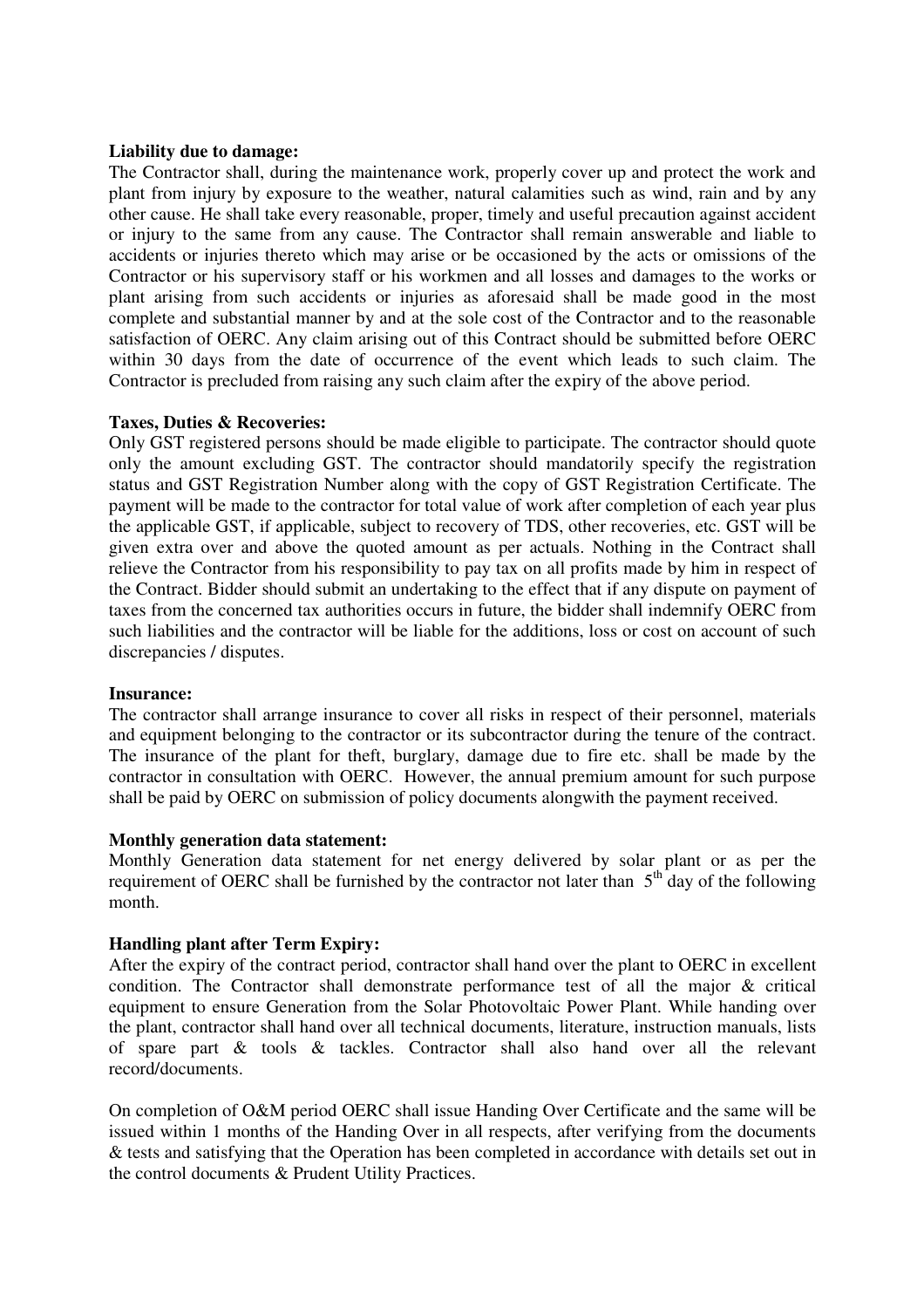## **Activities to be carried out in every 10 days:**

- Carryout Module cleaning as per the schedule;
- Walking between module rows (random basis) in a day for random checking of modules
- /cables/Inverters;
- Random inspection of modules/strings for output;
- Check that production has been received from inverters and generation is according to the expected generation values;
- Take necessary corrective actions within the scope of work of the contractor (repairs or replacements) to resolve the problem;
- Verify the correct functioning of inverter;
- Reporting of solar plant performance to be submitted at the end of each month; and
- Coordination with OERC representative for grid related issues.

## **Quarterly Activities:**

- Visually check that there is no loose connection in junction box and power cable wiring or not on its corresponding tray/conduit and that earth wiring is correctly secured;
- Visual inspection for broken Modules & Oxidation of frames;
- Inspection of electrical installations (cable, socket connections and cable runs in visible area);
- Visual inspection for alignment, overall structure connections, visual and physical inspection on status of module mounting fasteners and visual inspection of structure foundation;
- Checking of the inside of the Array Junction box for heavy dust deposits, dirt, humidity, and water penetration from outside;
- Checking of electrical connections, fuses and Surge Protection Devices (SPDs);
- Measurement and comparison of string currents;
- Checking of warning and connection labels on the equipments;
- Visual inspection of the inverter, inverter compartment, earthing contacts and maintenance procedure as recommended by the manufacturer;
- Visual inspection for meter cabin condition: lights, cleanliness and leaks, meter and protection board elements, meter operation verification (if necessary, intimating the Distribution Licensee; and
- Check warnings and take necessary corrective and/or preventive measures.

## **Annual Activities:**

- Visual inspection of junction boxes: securing to wiring and structures;
- Check earthing and connections and measurement of earth resistance;
- Inspection of ducts/tunnels, protective conduits, checking for possible animal bites; and
- Control room cleaning and supervision.

## **General Report Directives:**

- Daily generation data is recorded by the Data Acquisition System and this recorded data is secured over the period of contract and is provided whenever necessary;
- Data obtained in the course of operation is collated and stored in tables. The contractor prepares a monthly report. Said report comprises the evaluation of the yield data as well as a documentation of faults and corrective maintenance measures.
- For each calendar year, the contractor is required to prepare a technical annual report, in which the monthly evaluations of the yield data as well as the documentation of faults and corrective maintenance measures are to be compiled. The annual report is to be submitted to OERC at the end of the  $1<sup>st</sup>$  year.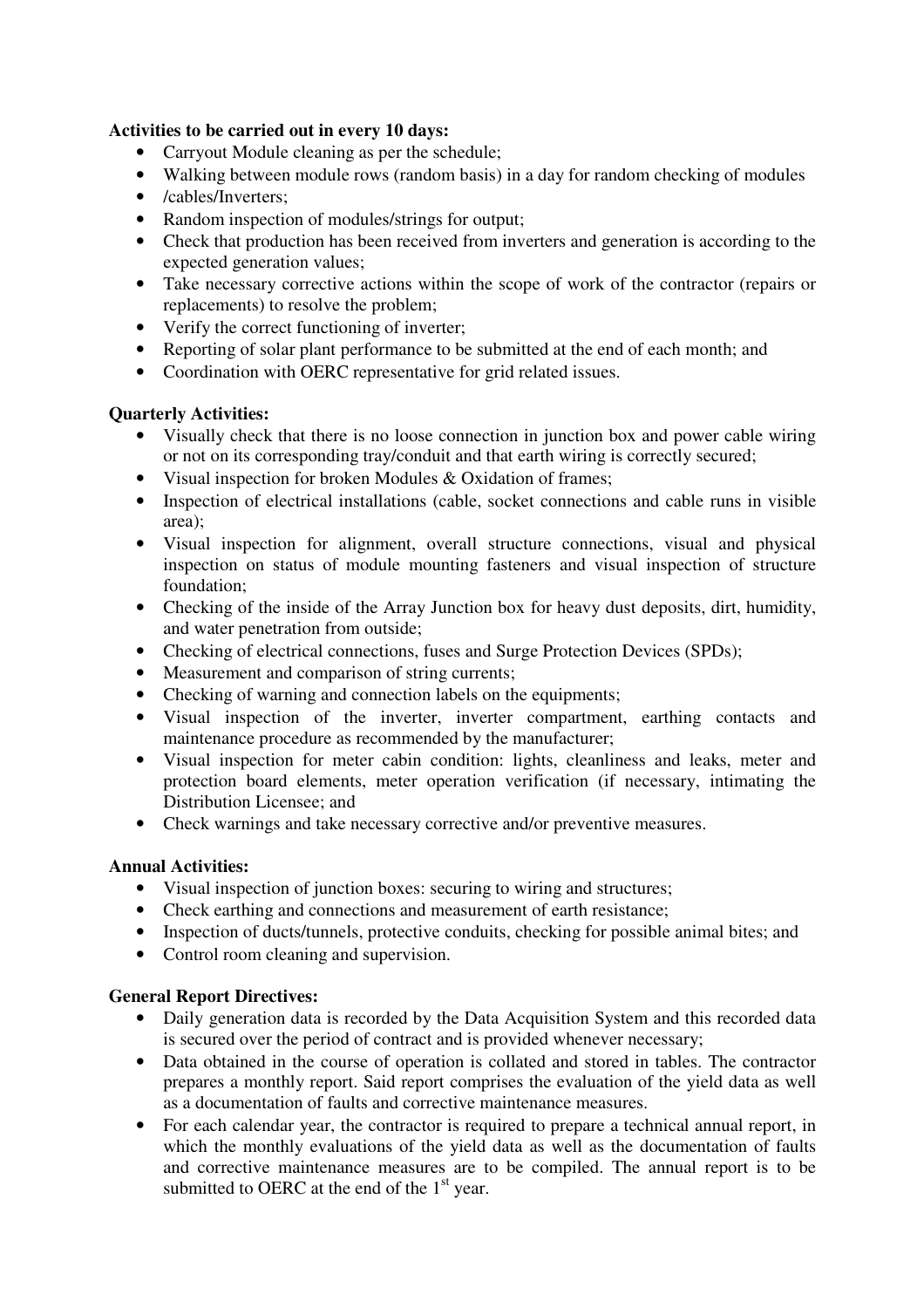### **Fault Diagnosis:**

If a malfunction is noticed during the data evaluation or if an automatic error message generated by the system is received, then the contractor tries to localize the cause. If an analysis via the remote monitoring is not possible, then the contractor undertakes the analysis on site within 2 working days and submits a detailed error report to OERC. In the event of Major breakdowns, a written communication shall be provided informing the same and the contractor is obliged to carry out prompt processing and coordination of the correction of malfunctions in the solar plant and the infrastructure thereof. The replacement parts must be at least technically and qualitatively equivalent to the parts of the system and must conform to the essential interests (high availability and performance ratio of the plant) of the customer.

### **Force Majeure:**

Force Majeure conditions shall include failure due either directly or indirectly to war, mutiny, civil commotion, riot, strike, lockout, fire, flood, tempest, lightning, earthquake or other force, accidents or cause beyond the control.

No party in the contract shall be liable to the other for any loss and damage occurred due to force majeure condition and shall not apply to the obligations of either party to make payment to the other party under the contract due to occurrence of force majeure conditions.

### **Selection of Bid:**

### The selection of bid will be done as follows:

The bids containing schedule of technical particulars and schedule of prices of the qualified/ eligible bidders will be evaluated as per the relevant clauses provided elsewhere in these conditions. The bidders will be ranked according to the criteria set forth by the OERC for the selection of the best bid. The OERC will finally select the best bid and the bid of the successful bidder will be accepted for execution of work. The OERC reserves the right to reject the bid or disqualify any bidder without assigning any reason.

## **Probable Amount of Contract (PAC):**

PAC for the operation and maintenance Charges for 5 years from the taking over of the plant will be Rs.1,80,000/- (Rupees One lakh Eighty Thousand only) which is exclusive of GST. The bid amount should not exceed the PAC excluding GST. The lowest bid, meeting all other eligible conditions, shall be selected for assignment of maintenance work. The successful bidder shall be issued a Letter of Award of contract and the successful bidder shall be known as 'Contractor'. The contract amount will be divided equally over the 5 years period and shall be paid to the Contractor on a yearly-basis. Payment shall be released within 15 days of submission of bill after completion of each year.

#### **Security Deposit:**

Successful Bidder shall furnish the Security Deposit of 10% of the bid amount (inclusive of taxes) in shape of irrevocable Bank Guarantee within 15 days of Award of Contract. The security deposit amount shall be released after expiry of O&M period of five years subject to successful performance. If during the 5 year O&M period the successful Bidder(s) fails to rectify any fault in the system within 1 week of receiving notification from OERC, OERC may get the fault rectified by any agency of its choice and the Security Deposit shall be encashed to the extent of cost incurred by OERC. If the Minimum Guaranteed Generation of the solar rooftop project falls below the prescribed limit in this RfS, the corresponding amount shall be deducted from the Security Deposit. In case of more than 3 instances of non-compliance to O&M obligation, OERC shall encash the entire Security Deposit.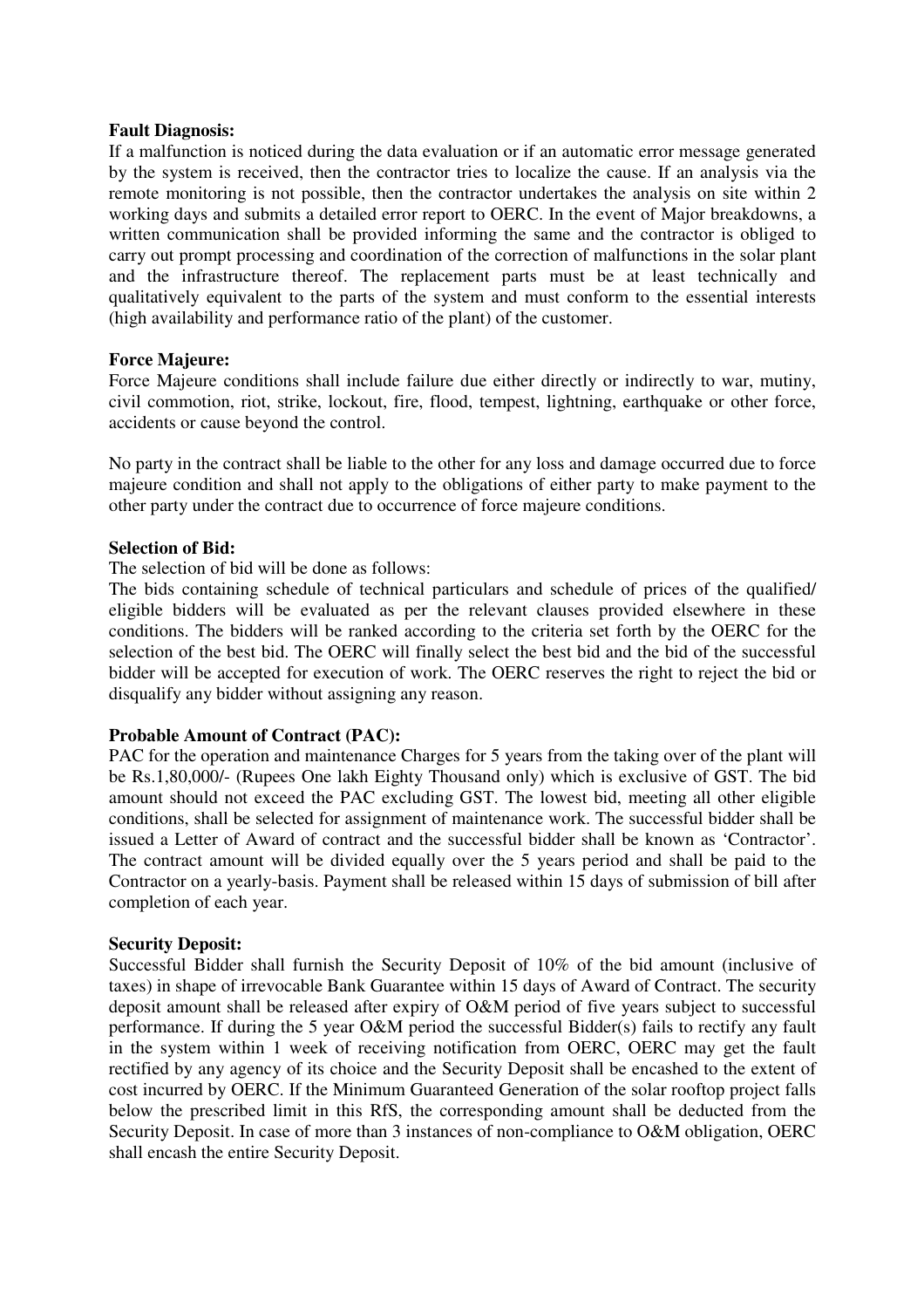The Security amount shall be valid for a minimum period of 5 years from the date of Award of Contract. The security amount shall be released after 5 years from the date of commissioning with the compliance of entire obligations in the contract.

### **Execution of Agreement:**

On successful selection of the O&M Contractor/ Agency, an Agreement shall be executed before the Award of Contract between the Contractor/ Agency and OERC which would include all the Terms and Conditions as mentioned in this RfS above.

### **Governing Law and Jurisdiction:**

The performance related to Operation and Maintenance, validity etc. and whatsoever of the conditions laid in the bid and any terms in the subsequent agreement will be governed by the Law of India. The courts subordinate to the Hon'ble High Court of Odisha situated at Bhubaneswar have the jurisdiction to settle any dispute(s) that may arise out of in connection with the bid/agreement. The parties should irrevocably agree to that jurisdiction.

\*\*\*\*\*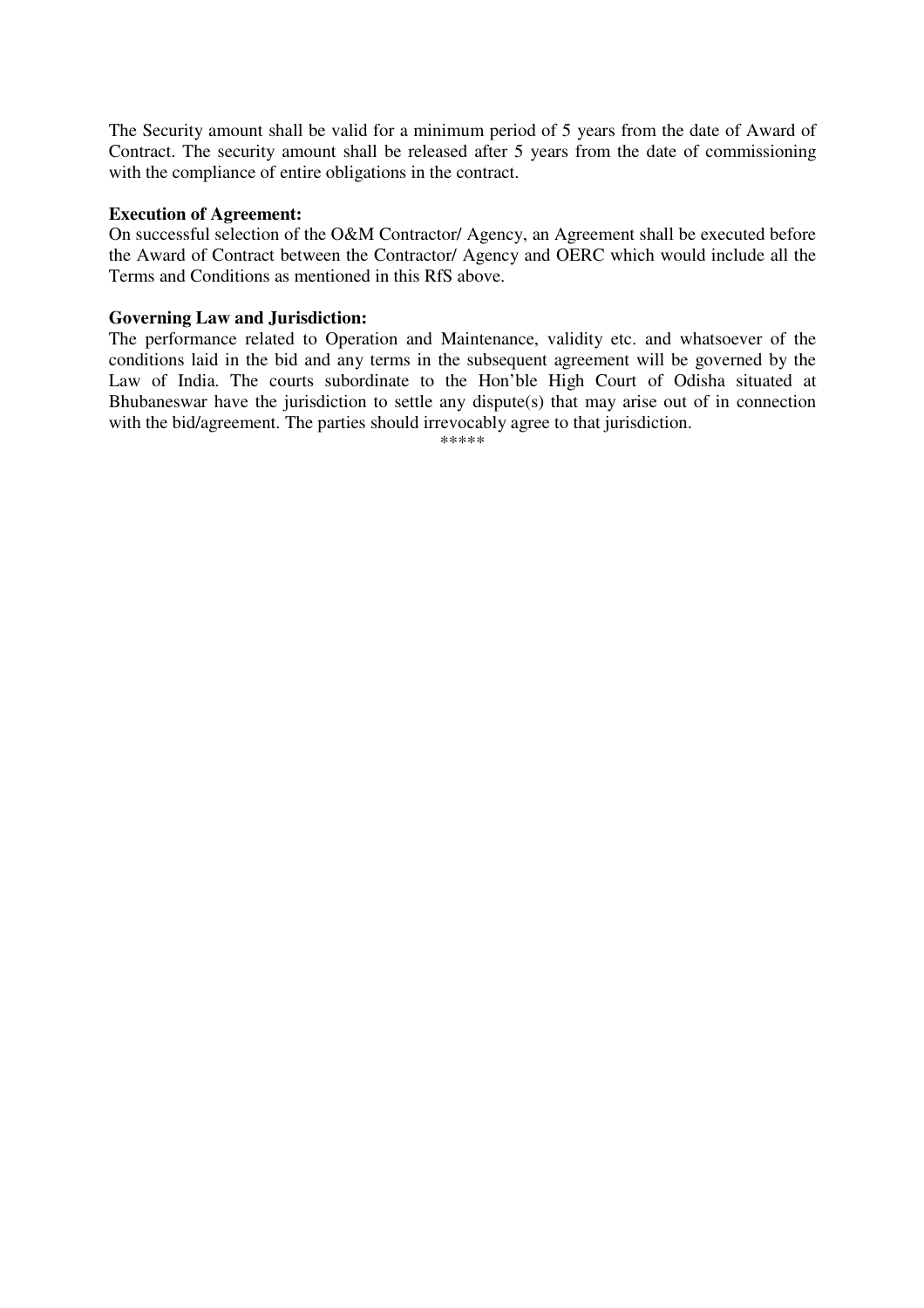# **Annexure-I**

| <b>Particulars of the Bidder</b> |  |  |
|----------------------------------|--|--|
|----------------------------------|--|--|

| $\mathbf{1}$   | Name of the Contractor/Agency                                                                                                                           |               |
|----------------|---------------------------------------------------------------------------------------------------------------------------------------------------------|---------------|
| $\overline{2}$ | Registered Office Address                                                                                                                               |               |
| 3              | Telephone, Telex, Fax No                                                                                                                                |               |
| $\overline{4}$ | E-mail                                                                                                                                                  |               |
| 5              | Web site                                                                                                                                                |               |
| 6              | Authorized Contact Person(s) with name,<br>designation Address and Mobile Phone<br>No., E-mail address/ Fax No. to whom<br>all references shall be made |               |
| $\overline{7}$ | Year of Incorporation                                                                                                                                   |               |
| 8              | Bidding company PAN Number                                                                                                                              |               |
| 9              | Bidding company TAN Number                                                                                                                              |               |
| 10             | Have the bidder/Company ever been<br>any Govt.<br>debarred By<br>Dept.<br>Undertaking for undertaking any work.                                         |               |
| 11             | Reference of any document information<br>attached by the Bidder other than<br>specified in the RFS.                                                     |               |
| 12             | Whether the Bidder wishes to form a<br>Project Company for execution of work                                                                            | Yes/No/May be |
| 13             | Bidding company is listed in India                                                                                                                      | Yes/No        |
| 14             | Net Worth of Last 3 financial years (to be<br>mentioned separately for each year)                                                                       |               |
| 15             | Years of Experience for providing O&M<br>service for rooftop Solar PV                                                                                   |               |

(Signature of Authorized Signatory) **With Seal**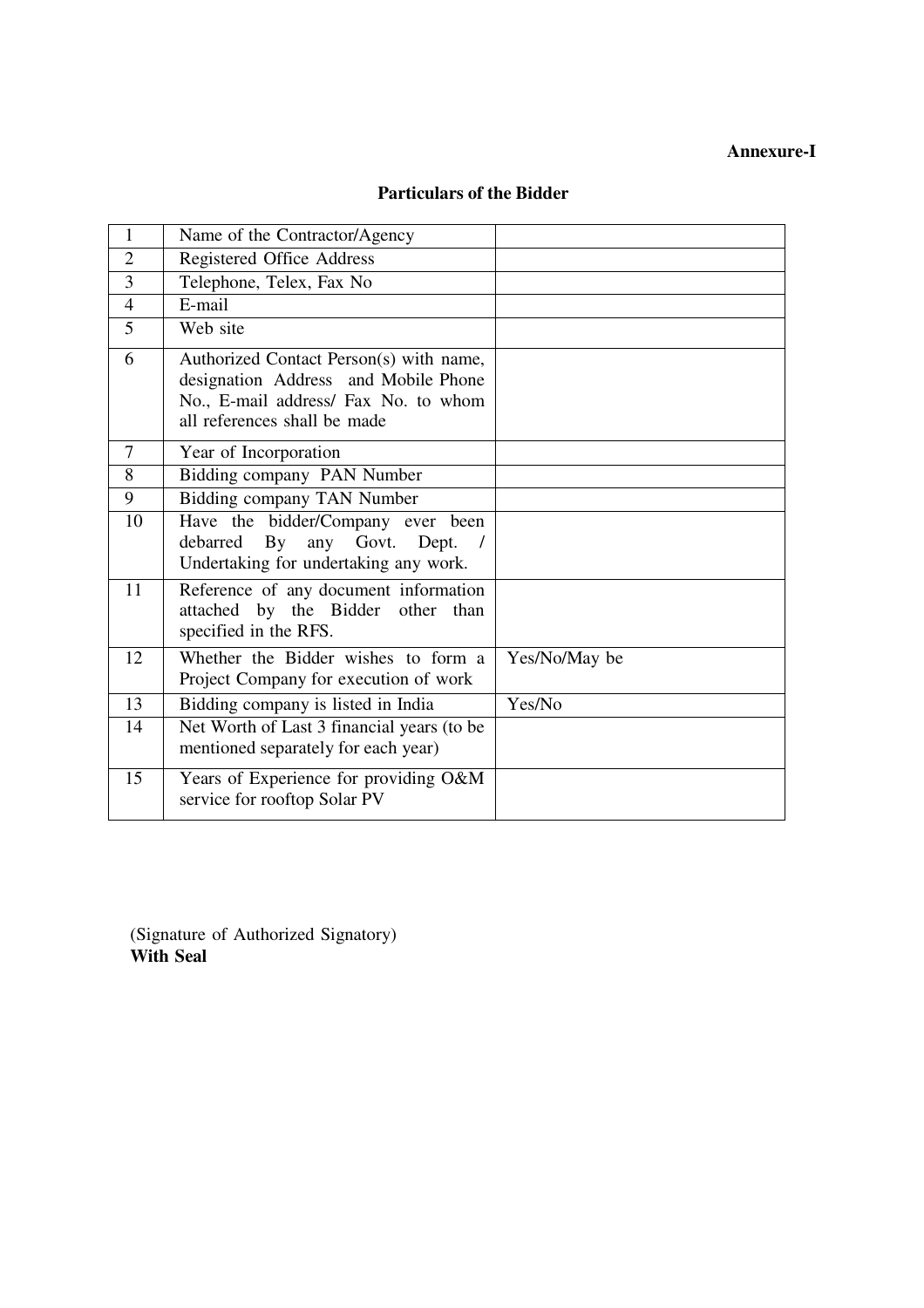## **Annexure-II**

### **Price Bid**

| <b>Plant</b>                | Capacity | <b>Total Cost for O&amp;M</b> | <b>Yearly O&amp;M Cost</b> |
|-----------------------------|----------|-------------------------------|----------------------------|
|                             | in kWp   | for 5 years $(A)$             | $(B) = (A)/5$              |
| OERC Rooftop Solar 25<br>PV |          |                               |                            |

— All the costs shall be inclusive of all applicable taxes.

- The quoted cost shall be for a 5 Year period from date of issuance of Letter of Award.
- The contract amount will be divided equally over the 5 year period and shall be paid to the Contractor on a yearly-basis within 15 days of submission of bill subject to satisfactory performance.
- OERC shall recover the statutory recoveries, other dues, if any.

## **Note:**

Material cost, if any, accrued during the O&M period will be borne by OERC and the Contractor shall take prior approval of OERC before replacing any parts or equipment. The price bid (as above) is exclusive of material cost.

| Yours faithfully        |
|-------------------------|
|                         |
|                         |
|                         |
| (State to be indicated) |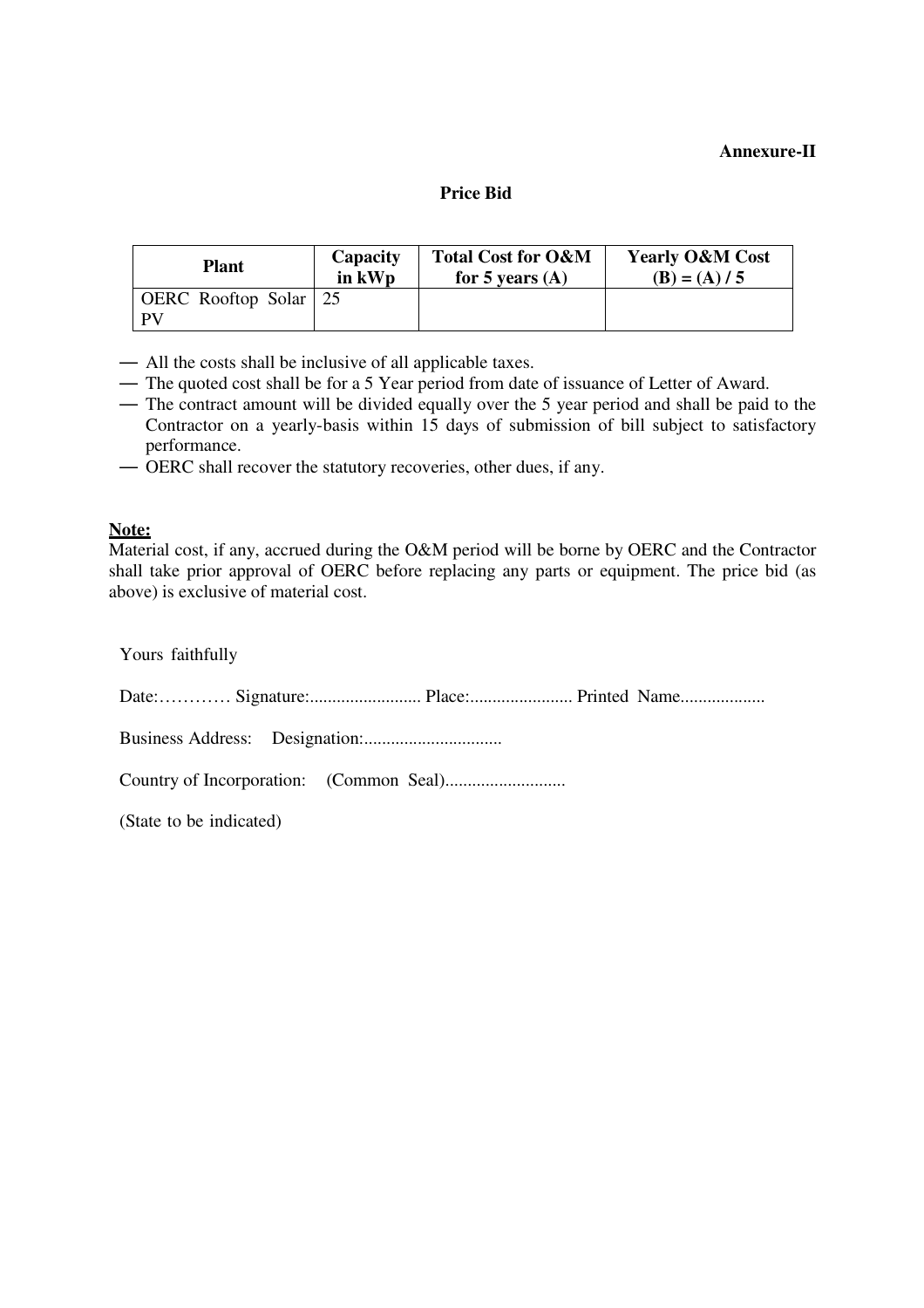### **Annexure-III**

## **Covering Letter**

(The covering letter should be on the Letter Head of the Bidding Company) Ref. No. Date:

From: (Insert name and address of Bidding Company)

Tel $#$ : Fax $#$ E-mail address#

To **Secretary, Odisha Electricity Regulatory Commission, Plot No. 4, Chunokoli, Shailashree Vihar, Bhubaneswar- 751021**

## **Sub: Bid for "Operation and maintenance (O&M) of the 25 KWp project on OERC building for a period of 5 (Five) years"**

Dear Sir,

We, the undersigned….[insert name of the 'Bidder'] having read, examined and understood in detail the RFS Document for Operation and maintenance (O&M) of the 25 KWp project on OERC building for a period of 5 ( Five) years in OERC hereby submit our Bid. We confirm that neither we nor any of our Parent Company / Affiliate/ Ultimate Parent Company has submitted Bid other than this Bid directly or indirectly in response to the aforesaid RFS.

We give our unconditional acceptance to the RFS, dated…………and RFS Documents attached thereto, issued by OERC. This shall also be construed as a token of our acceptance to the RFS Document. We shall ensure that we execute such RFS Document as per the provisions of the RFS and all provisions of such RFS Document shall be binding on us.

## **Bid Capacity**

We have bid for the 25 KWp rooftop plant at OERC building for a total cost of ……………. for O&M for 5 years including taxes. We have submitted our Price Bid strictly as per conditions of this RFS, without any deviations, conditions and without mentioning any assumptions or notes for the Price Bid in the said format(s).

## **Acceptance**

We hereby unconditionally and irrevocably agree and accept that the decision made by OERC in respect of any matter regarding or arising out of the RFS shall be binding on us. We hereby expressly waive any and all claims in respect of Bid process. We confirm that there are no litigations or disputes against us, which materially affect our ability to fulfil our obligations with regard to execution of the work offered by us. We further undertake and agree that all such factors as mentioned in RFS have been fully examined and considered